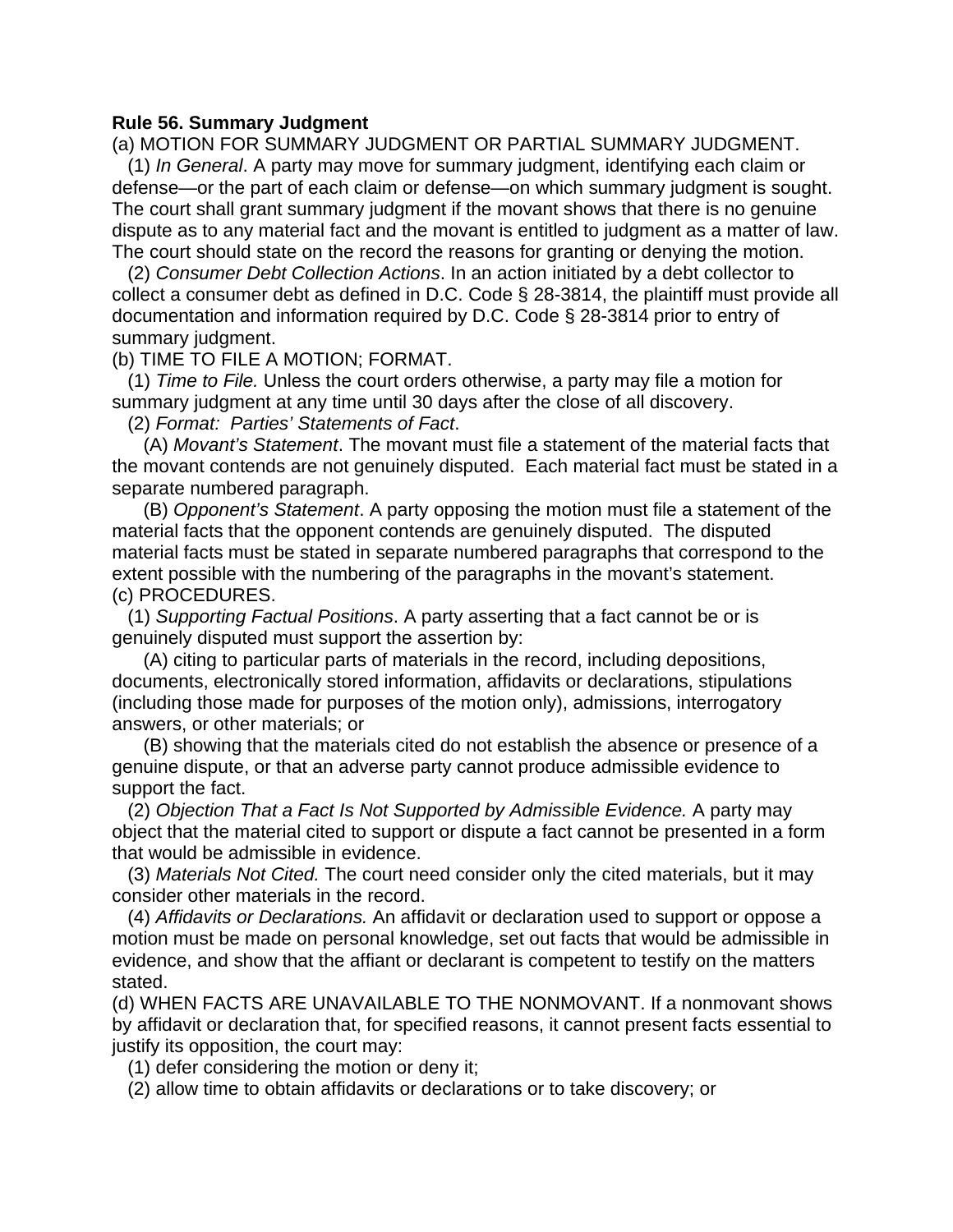(3) issue any other appropriate order.

 (e) FAILING TO PROPERLY SUPPORT OR ADDRESS A FACT. If a party fails to properly support an assertion of fact or fails to properly address another party's assertion of fact as required by Rule 56(c), the court may:

(1) give an opportunity to properly support or address the fact;

(2) consider the fact undisputed for purposes of the motion;

 facts considered undisputed—show that the movant is entitled to it; or (3) grant summary judgment if the motion and supporting materials—including the

(4) issue any other appropriate order.

(f) JUDGMENT INDEPENDENT OF THE MOTION. After giving notice and a reasonable time to respond, the court may:

(1) grant summary judgment for a nonmovant;

(2) grant the motion on grounds not raised by a party; or

(3) consider summary judgment on its own after identifying for the parties material facts that may not be genuinely in dispute.

 (g) FAILING TO GRANT ALL THE REQUESTED RELIEF. If the court does not grant all the relief requested by the motion, it may enter an order stating any material fact including an item of damages or other relief—that is not genuinely in dispute and treating the fact as established in the case.

 (h) AFFIDAVIT OR DECLARATION SUBMITTED IN BAD FAITH. If satisfied that an affidavit or declaration under this rule is submitted in bad faith or solely for delay, the court—after notice and a reasonable time to respond—may order the submitting party to pay the other party the reasonable expenses, including attorney's fees, it incurred as a result. An offending party or attorney may also be held in contempt or subjected to other appropriate sanctions.

## COMMENT TO 2022 AMENDMENTS

This rule has been amended to highlight new requirements included in emergency, temporary, and permanent legislation amending D.C. Code § 28-3814. Consistent with the 2022 amendment to Rule 12-I, the reference to a memorandum of points and authorities was deleted from Rule 56(b)(2)(A).

## COMMENT TO 2017 AMENDMENTS

This rule is identical to *Federal Rule of Civil Procedure 56*, as amended in 2010, except that 1) a reference to local district court rules is omitted from the language in subsection (b)(1) and 2) subsection (b)(2), which is unique to the Superior Court rule, requires parties to submit statements of material facts with each material fact stated in a separate, numbered paragraph (a requirement previously found in Rule 12-I(k)). In 2010, the federal rule underwent substantial revisions in order to improve the procedures for presenting and deciding summary judgment motions, but the standard for granting summary judgment remained unchanged. Parties and counsel should refer to the Federal Rules of Civil Procedure Advisory Committee Notes for a detailed explanation of these amendments.